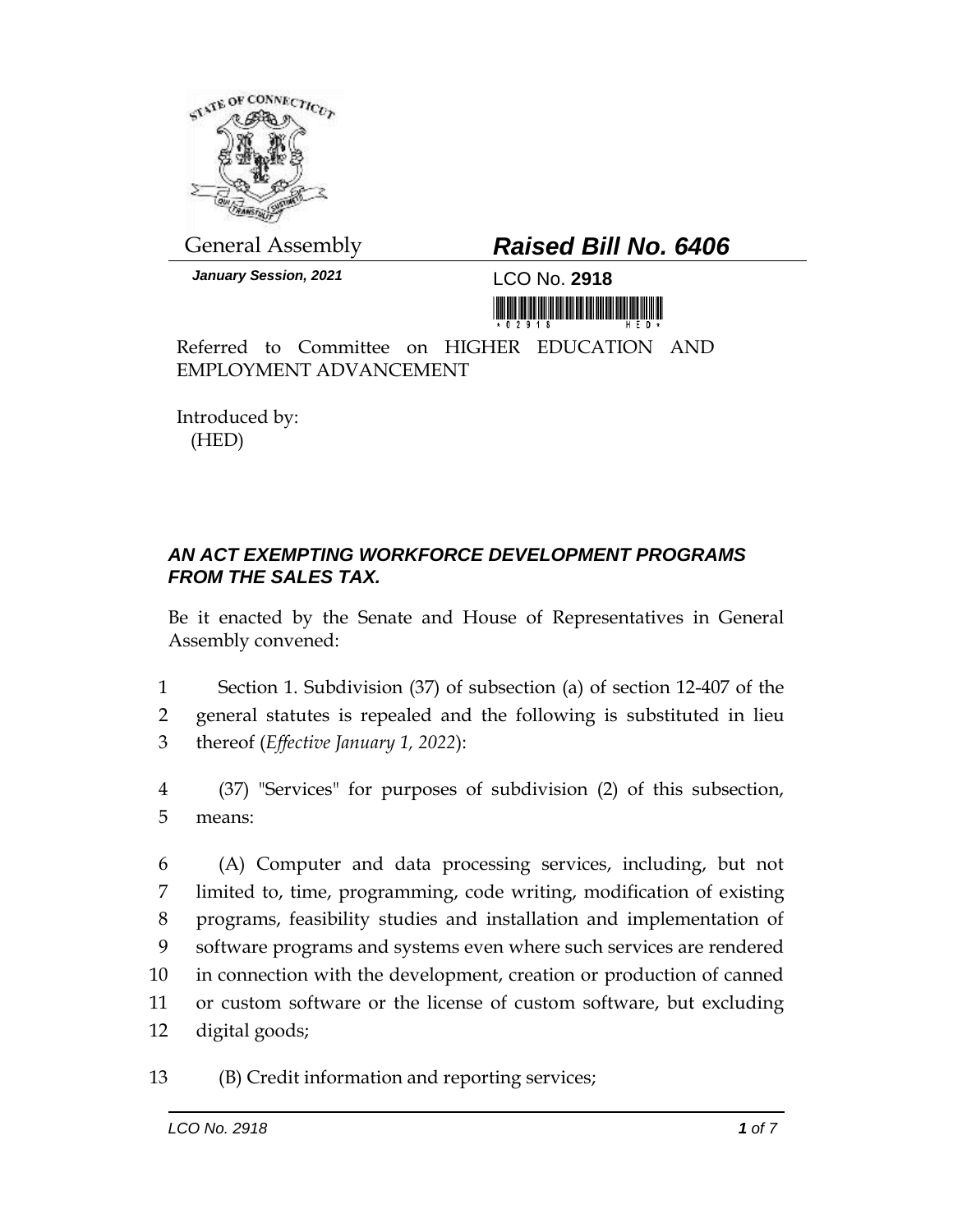(C) Services by employment agencies and agencies providing personnel services;

 (D) Private investigation, protection, patrol work, watchman and armored car services, exclusive of (i) services of off-duty police officers and off-duty firefighters, and (ii) coin and currency services provided to a financial services company by or through another financial services company. For purposes of this subparagraph, "financial services company" has the same meaning as provided under subparagraphs (A) to (H), inclusive, of subdivision (6) of subsection (a) of section 12-218b;

- (E) Painting and lettering services;
- (F) Photographic studio services;
- (G) Telephone answering services;
- (H) Stenographic services;

 (I) Services to industrial, commercial or income-producing real property, including, but not limited to, such services as management, electrical, plumbing, painting and carpentry, provided income- producing property shall not include property used exclusively for residential purposes in which the owner resides and which contains no more than three dwelling units, or a housing facility for low and moderate income families and persons owned or operated by a nonprofit housing organization, as defined in subdivision (29) of section 12-412;

 (J) Business analysis, management, management consulting and public relations services, excluding (i) any environmental consulting 38 services, (ii) any workforce development or training services provided by an institution of higher education licensed or accredited by the Board of Regents for Higher Education or Office of Higher Education pursuant 41 to sections 10a-35a and 10a-34, respectively, or by a third party to an 42 employer for the development or training of the employees of such 43 employer, and (iii) on and after January 1, 1994, any business analysis,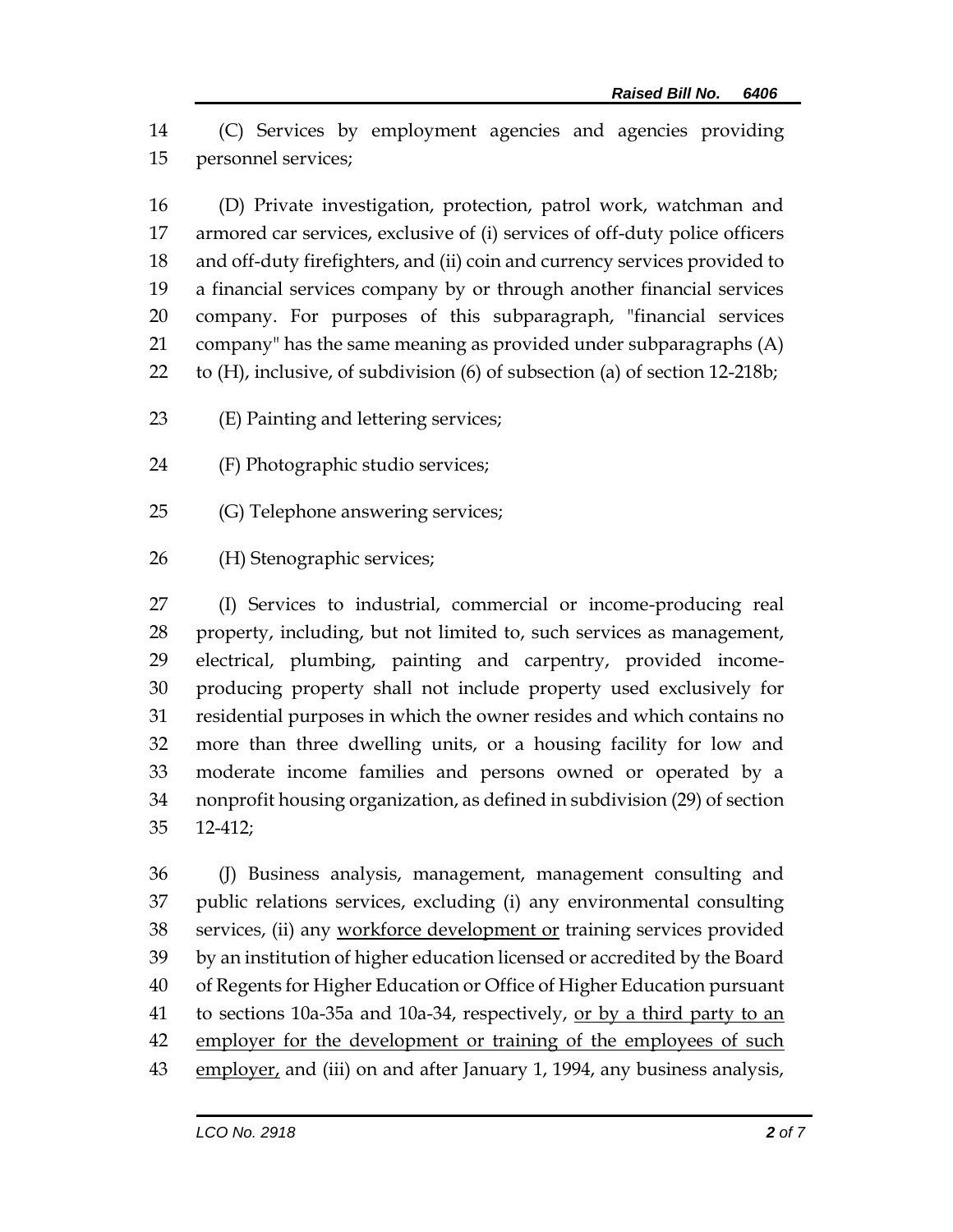management, management consulting and public relations services when such services are rendered in connection with an aircraft leased or owned by a certificated air carrier or in connection with an aircraft which has a maximum certificated take-off weight of six thousand pounds or more;

 (K) Services providing "piped-in" music to business or professional establishments;

 (L) Flight instruction and chartering services by a certificated air carrier on an aircraft, the use of which for such purposes, but for the provisions of subdivision (4) of section 12-410 and subdivision (12) of section 12-411, would be deemed a retail sale and a taxable storage or use, respectively, of such aircraft by such carrier;

 (M) Motor vehicle repair services, including any type of repair, painting or replacement related to the body or any of the operating parts of a motor vehicle;

 (N) Motor vehicle parking, excluding space in a parking lot owned or leased under the terms of a lease of not less than ten years' duration and operated by an employer for the exclusive use of its employees;

(O) Radio or television repair services;

(P) Furniture reupholstering and repair services;

 (Q) Repair services to any electrical or electronic device, including, but not limited to, equipment used for purposes of refrigeration or air-conditioning;

 (R) Lobbying or consulting services for purposes of representing the interests of a client in relation to the functions of any governmental entity or instrumentality;

 (S) Services of the agent of any person in relation to the sale of any item of tangible personal property for such person, exclusive of the services of a consignee selling works of art, as defined in subsection (b)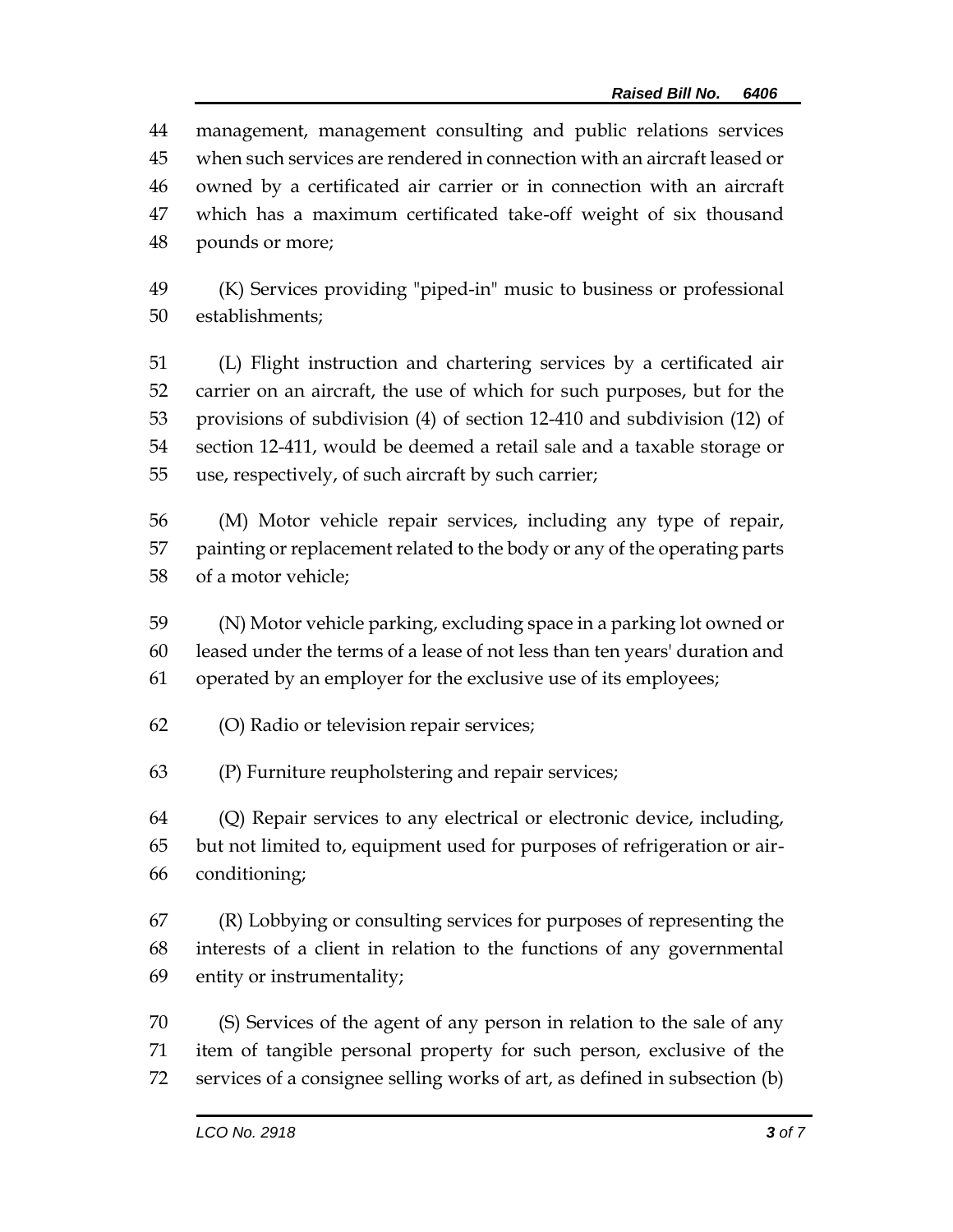of section 12-376c, or articles of clothing or footwear intended to be worn on or about the human body other than (i) any special clothing or footwear primarily designed for athletic activity or protective use and which is not normally worn except when used for the athletic activity or protective use for which it was designed, and (ii) jewelry, handbags, luggage, umbrellas, wallets, watches and similar items carried on or about the human body but not worn on the body, under consignment, exclusive of services provided by an auctioneer;

(T) Locksmith services;

 (U) Advertising or public relations services, including layout, art direction, graphic design, mechanical preparation or production supervision, not related to the development of media advertising or cooperative direct mail advertising;

- (V) Landscaping and horticulture services;
- (W) Window cleaning services;
- 88 (X) Maintenance services;
- (Y) Janitorial services;
- (Z) Exterminating services;
- (AA) Swimming pool cleaning and maintenance services;

 (BB) Miscellaneous personal services included in industry group 729 in the Standard Industrial Classification Manual, United States Office of Management and Budget, 1987 edition, or industry group 532220, 812191, 812199 or 812990 of the North American Industry Classification System United States Manual, United States Office of Management and Budget (NAICS), 1997 edition, exclusive of (i) services rendered by massage therapists licensed pursuant to chapter 384a, and (ii) services rendered by an electrologist licensed pursuant to chapter 388;

(CC) Any repair or maintenance service to any item of tangible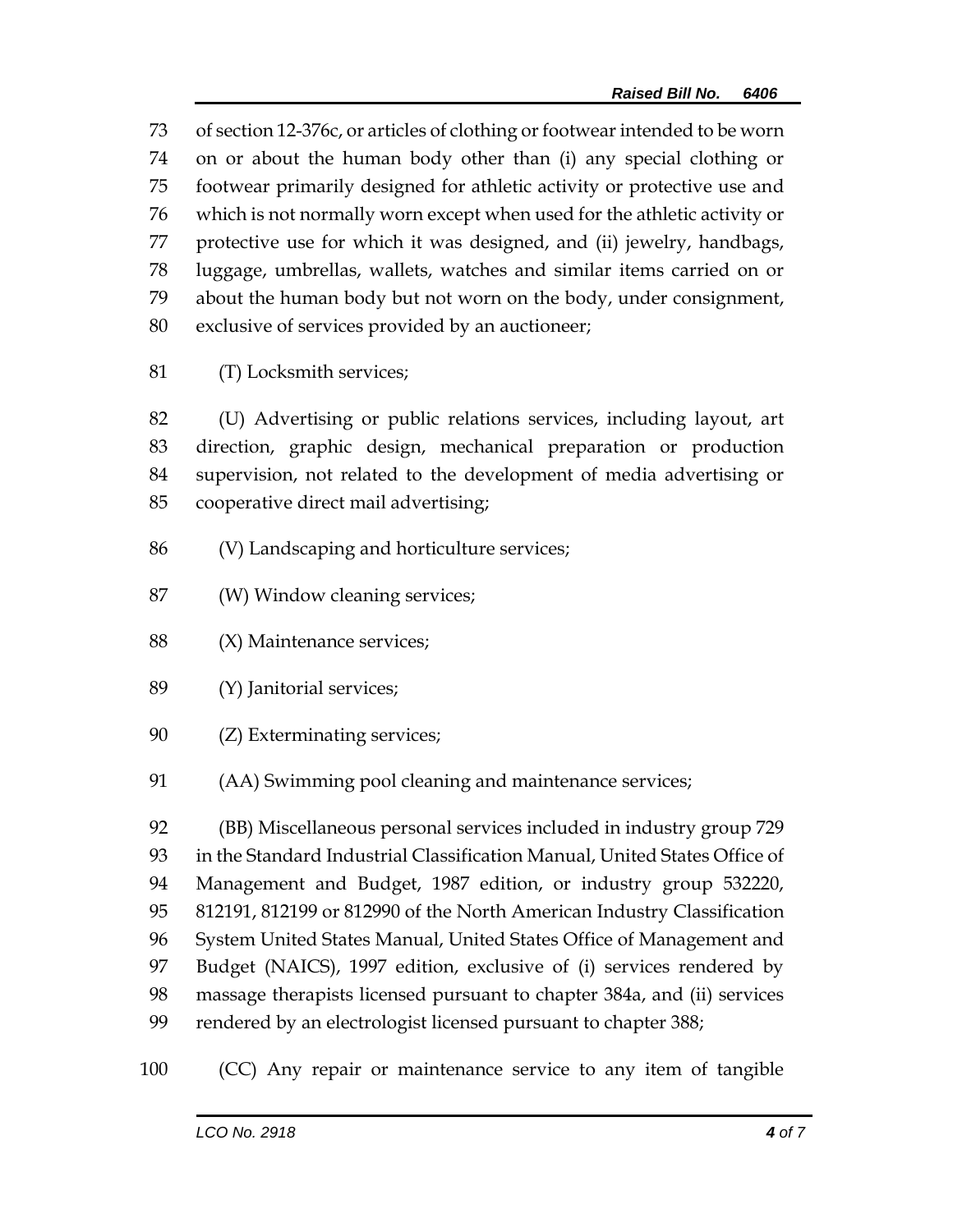personal property including any contract of warranty or service related to any such item;

 (DD) Business analysis, management or managing consulting services rendered by a general partner, or an affiliate thereof, to a limited partnership, provided (i) the general partner, or an affiliate thereof, is compensated for the rendition of such services other than through a distributive share of partnership profits or an annual percentage of partnership capital or assets established in the limited partnership's offering statement, and (ii) the general partner, or an affiliate thereof, offers such services to others, including any other partnership. As used in this subparagraph "an affiliate of a general partner" means an entity which is directly or indirectly owned fifty per cent or more in common with a general partner;

 (EE) Notwithstanding the provisions of section 12-412, except subdivision (87) of said section 12-412, patient care services, as defined in subdivision (29) of this subsection by a hospital, except that "sale" and "selling" does not include such patient care services for which payment is received by the hospital during the period commencing July 1, 2001, and ending June 30, 2003;

 (FF) Health and athletic club services, exclusive of (i) any such services provided without any additional charge which are included in any dues or initiation fees paid to any such club, which dues or fees are subject to tax under section 12-543, and (ii) any such services provided 124 by a municipality or an organization that is described in Section  $501(c)$  of the Internal Revenue Code of 1986, or any subsequent corresponding internal revenue code of the United States, as amended from time to time;

 (GG) Motor vehicle storage services, including storage of motor homes, campers and camp trailers, other than the furnishing of space as described in subparagraph (P) of subdivision (2) of this subsection;

 (HH) Packing and crating services, other than those provided in connection with the sale of tangible personal property by the retailer of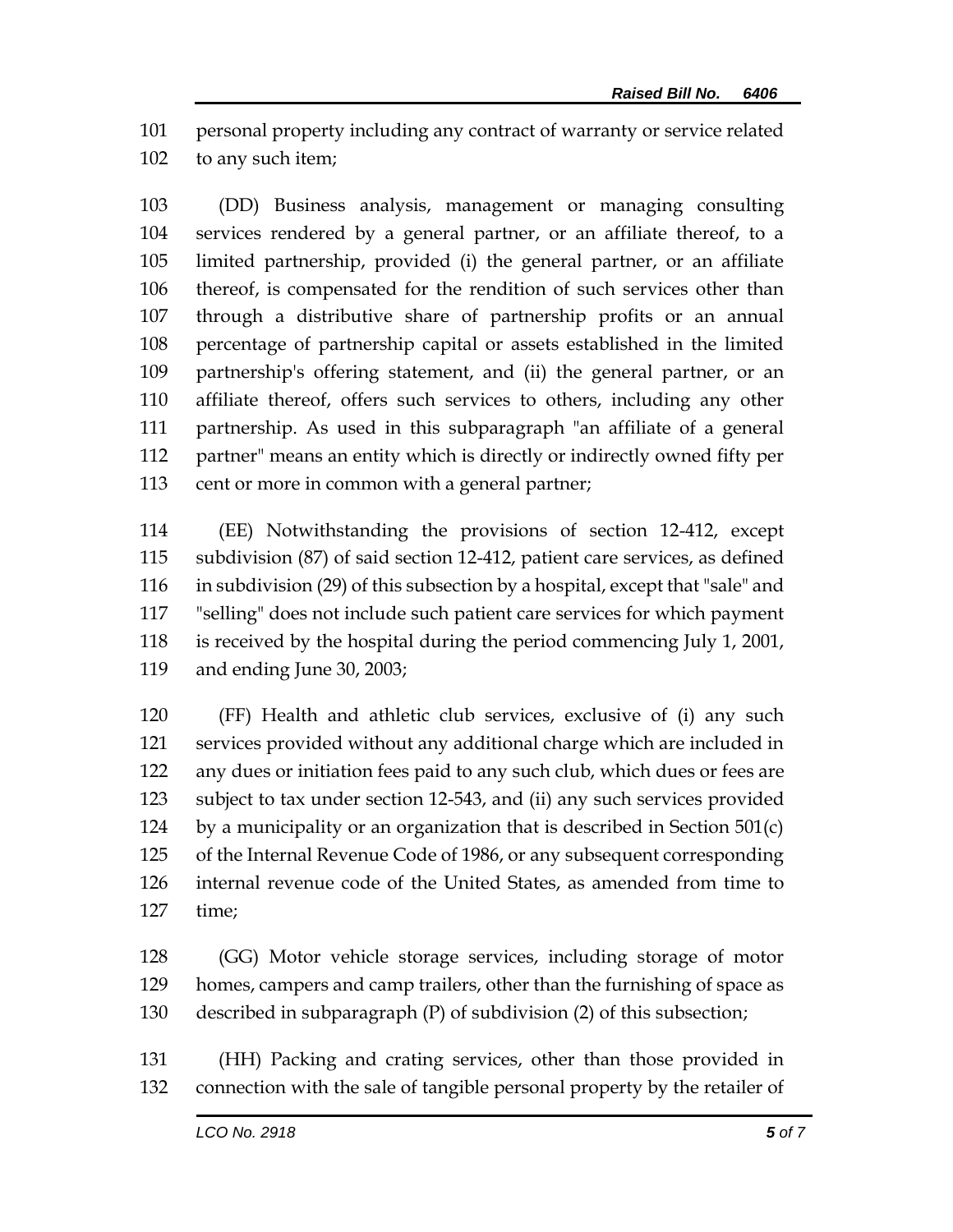such property;

 (II) Motor vehicle towing and road services, other than motor vehicle repair services;

136 (J) Intrastate transportation services provided by livery services, including limousines, community cars or vans, with a driver. Intrastate transportation services shall not include transportation by taxicab, motor bus, ambulance or ambulette, scheduled public transportation, nonemergency medical transportation provided under the Medicaid program, paratransit services provided by agreement or arrangement with the state or any political subdivision of the state, dial-a-ride services or services provided in connection with funerals;

 (KK) Pet grooming and pet boarding services, except if such services are provided as an integral part of professional veterinary services, and pet obedience services;

 (LL) Services in connection with a cosmetic medical procedure. For purposes of this subparagraph, "cosmetic medical procedure" means any medical procedure performed on an individual that is directed at improving the individual's appearance and that does not meaningfully promote the proper function of the body or prevent or treat illness or disease. "Cosmetic medical procedure" includes, but is not limited to, cosmetic surgery, hair transplants, cosmetic injections, cosmetic soft tissue fillers, dermabrasion and chemical peel, laser hair removal, laser skin resurfacing, laser treatment of leg veins and sclerotherapy. "Cosmetic medical procedure" does not include reconstructive surgery. "Reconstructive surgery" includes any surgery performed on abnormal structures caused by or related to congenital defects, developmental abnormalities, trauma, infection, tumors or disease, including 160 procedures to improve function or give a more normal appearance;

 (MM) Manicure services, pedicure services and all other nail services, regardless of where performed, including airbrushing, fills, full sets, nail sculpting, paraffin treatments and polishes;